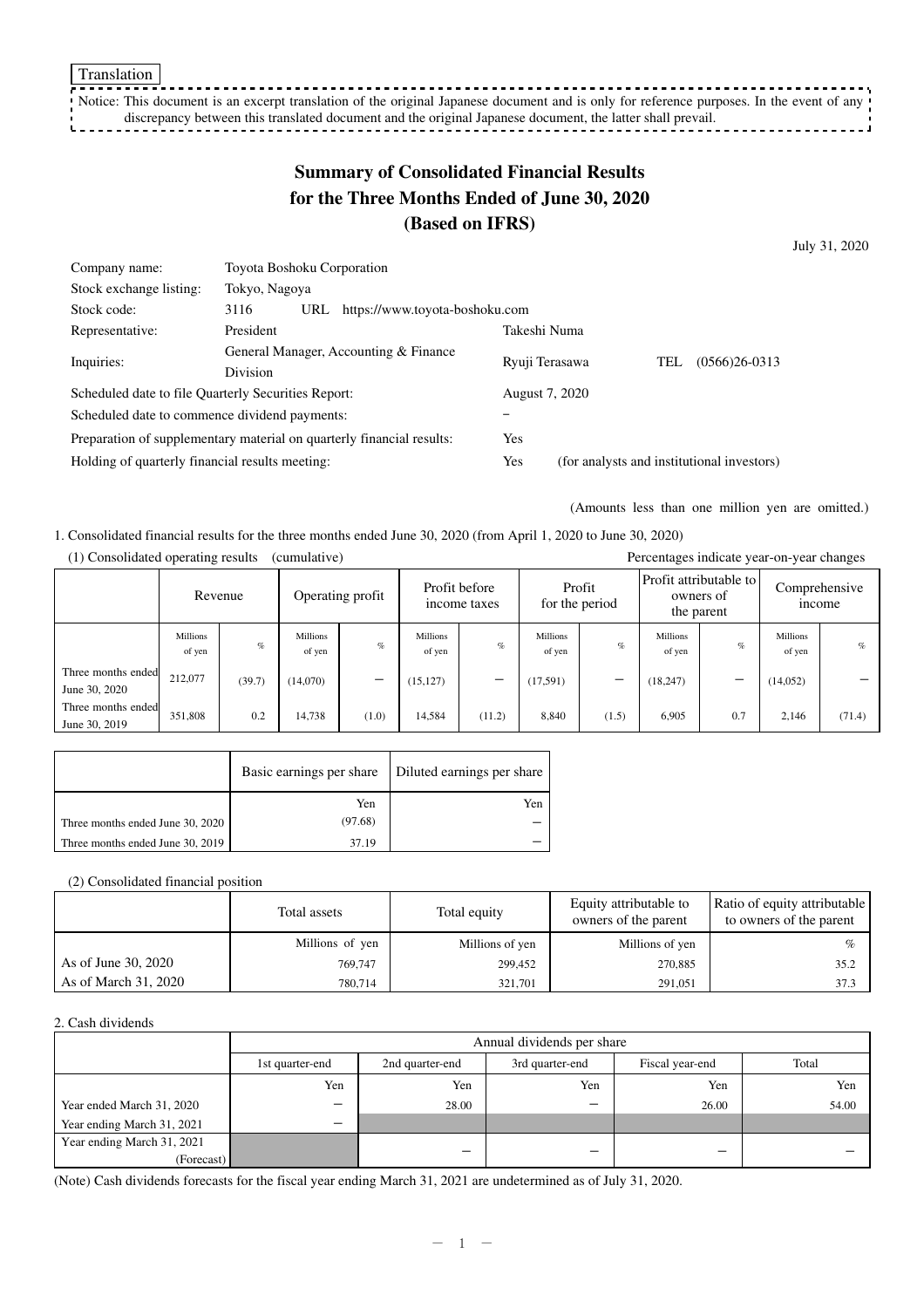3. Forecast of consolidated financial results for the year ending March 31, 2021 (from April 1, 2020 to March 31, 2021)

| Percentages indicate year-on-year changes |                    |        |                    |        |                               |        |                                                |      |                             |
|-------------------------------------------|--------------------|--------|--------------------|--------|-------------------------------|--------|------------------------------------------------|------|-----------------------------|
|                                           | Revenue            |        | Operating profit   |        | Profit before<br>income taxes |        | Profit attributable to<br>owners of the parent |      | Basic earnings<br>per share |
|                                           | Millions of<br>ven | $\%$   | Millions of<br>yen | %      | Millions of<br>yen            | $\%$   | Millions of<br>ven                             | $\%$ | Yen 1                       |
| Full year                                 | ,140,000           | (16.9) | 13,000             | (72.8) | 12,000                        | (75.0) | (5,000)                                        | -    | (26.76)                     |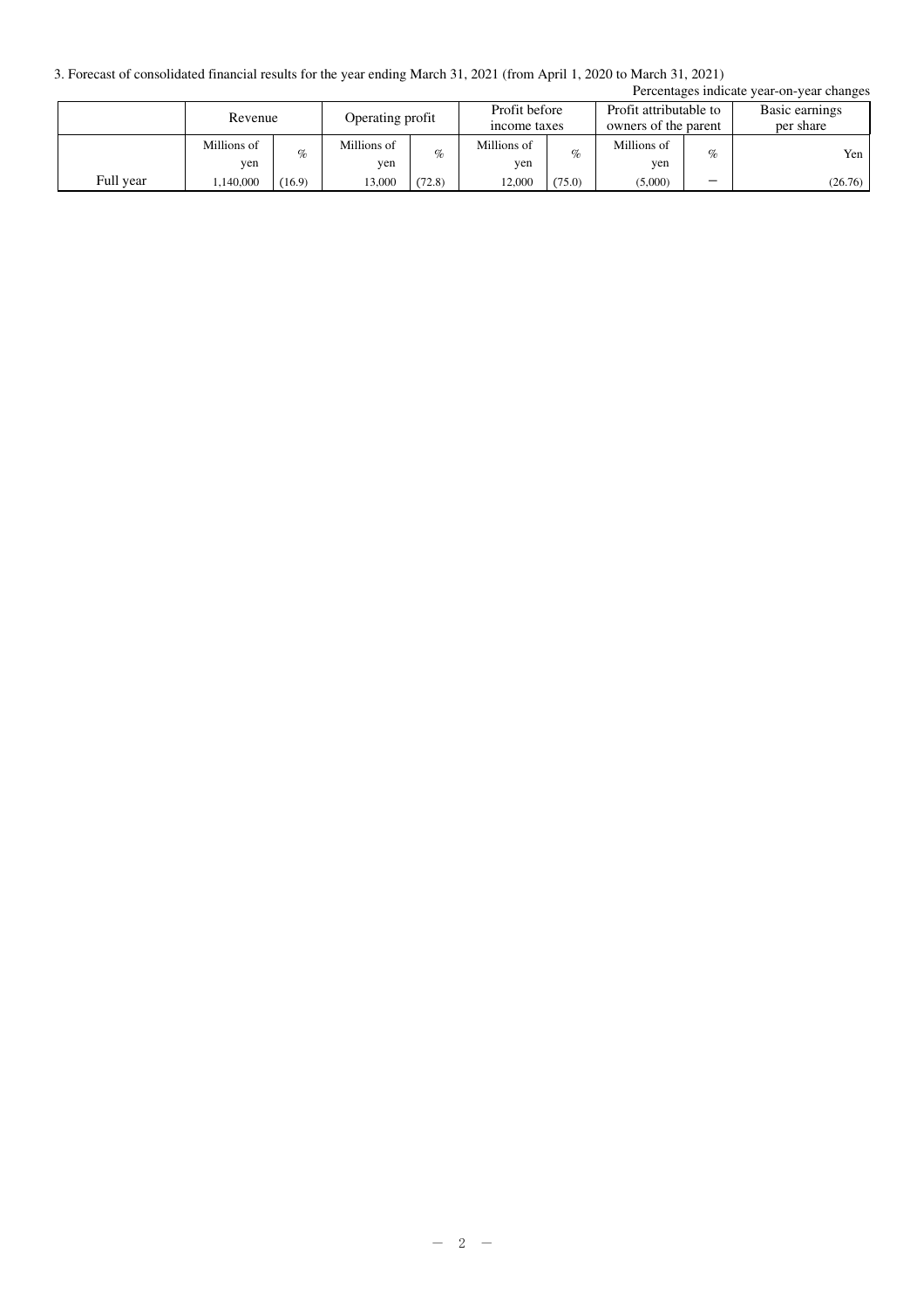#### 4. Notes

| (1) Changes in significant subsidiaries during the three months ended June 30, 2020                                       | No |
|---------------------------------------------------------------------------------------------------------------------------|----|
| (changes in specified subsidiaries resulting in the change in scope of consolidation):                                    |    |
|                                                                                                                           |    |
|                                                                                                                           |    |
| (2) Changes in accounting policies, changes in accounting estimates, and restatement of prior period financial statements |    |

| Changes in accounting policies required by IFRS:     | No |
|------------------------------------------------------|----|
| Changes in accounting policies due to other reasons: | Nο |
| Changes in accounting estimates:                     | No |

(3) Number of issued shares (common shares)

| Total number of issued shares at the end of the period (including treasury shares) |
|------------------------------------------------------------------------------------|
|------------------------------------------------------------------------------------|

| Number of treasury shares at the end of the period                                                            |  |  |  |  |  |
|---------------------------------------------------------------------------------------------------------------|--|--|--|--|--|
|                                                                                                               |  |  |  |  |  |
| 845,761 shares As of March 31, 2020<br>As of June 30, 2020<br>845,736 shares                                  |  |  |  |  |  |
| Average number of shares during the period (cumulative from the beginning of the fiscal year)                 |  |  |  |  |  |
| Three months ended June 30, 2020<br>186,819,995 shares Three months ended June 30, 2019<br>185,707,225 shares |  |  |  |  |  |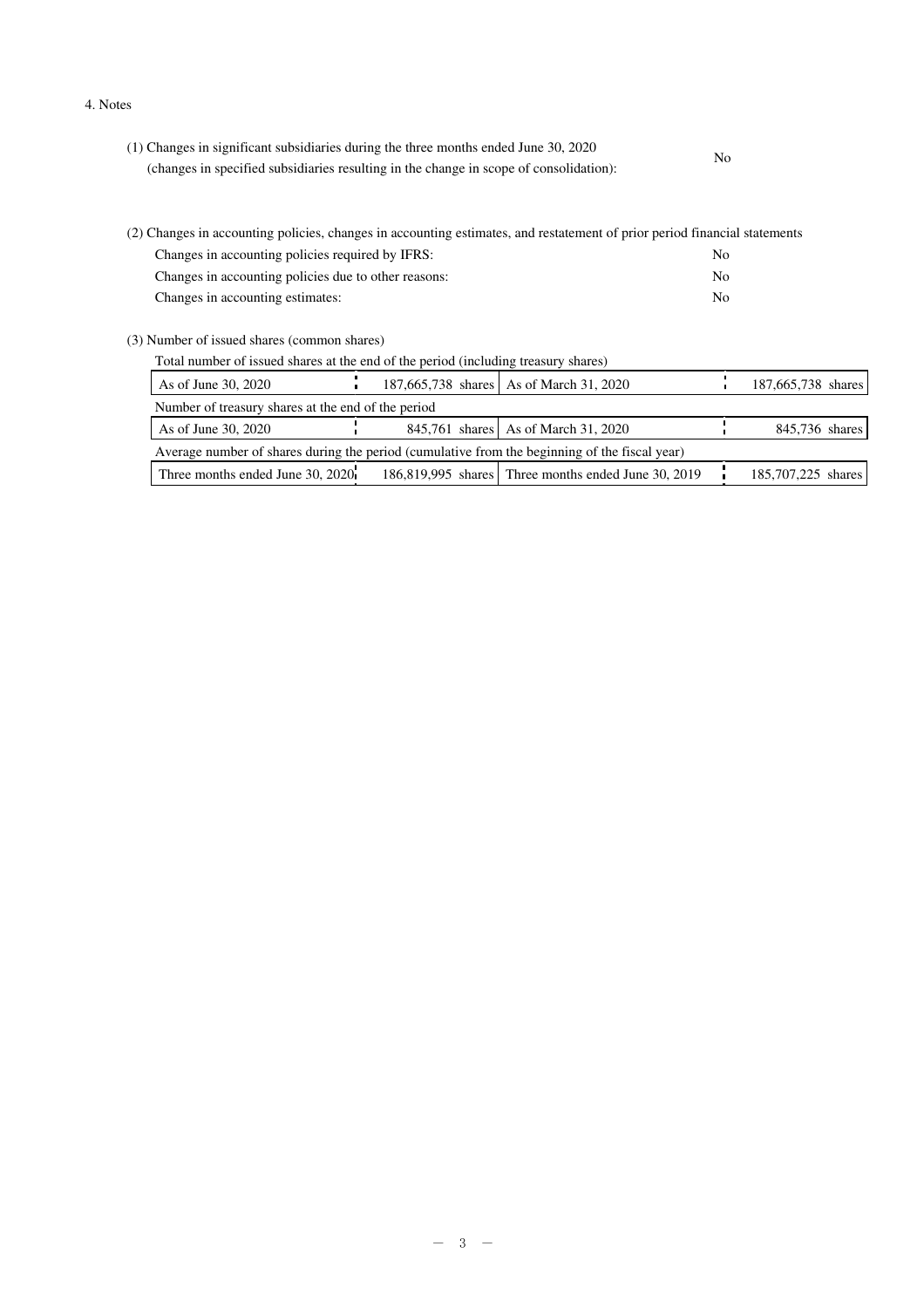## **Consolidated financial statements Consolidated Statement of Financial Position**

|                                               |                      | $($ whinons or $y$ cii) |
|-----------------------------------------------|----------------------|-------------------------|
|                                               | As of March 31, 2020 | As of June 30, 2020     |
| Assets                                        |                      |                         |
| Current assets                                |                      |                         |
| Cash and cash equivalents                     | 163,377              | 179,216                 |
| Trade and other receivables                   | 197,081              | 174,731                 |
| Inventories                                   | 68,166               | 63,869                  |
| Other financial assets                        | 15,120               | 8,803                   |
| Income taxes receivable                       | 4,827                | 8,184                   |
| Other current assets                          | 8,976                | 9,184                   |
| Total current assets                          | 457,548              | 443,989                 |
| Non-current assets                            |                      |                         |
| Property, plant and equipment                 | 256,661              | 260,416                 |
| Goodwill                                      | 4,871                | 4,872                   |
| Intangible assets                             | 10,873               | 10,970                  |
| Investments accounted for using equity method | 15,011               | 13,721                  |
| Other financial assets                        | 18,561               | 20,276                  |
| Deferred tax assets                           | 15,572               | 14,128                  |
| Other non-current assets                      | 1,614                | 1,371                   |
| Total non-current assets                      | 323,166              | 325,757                 |
| Total assets                                  | 780,714              | 769,747                 |

(Millions of yen)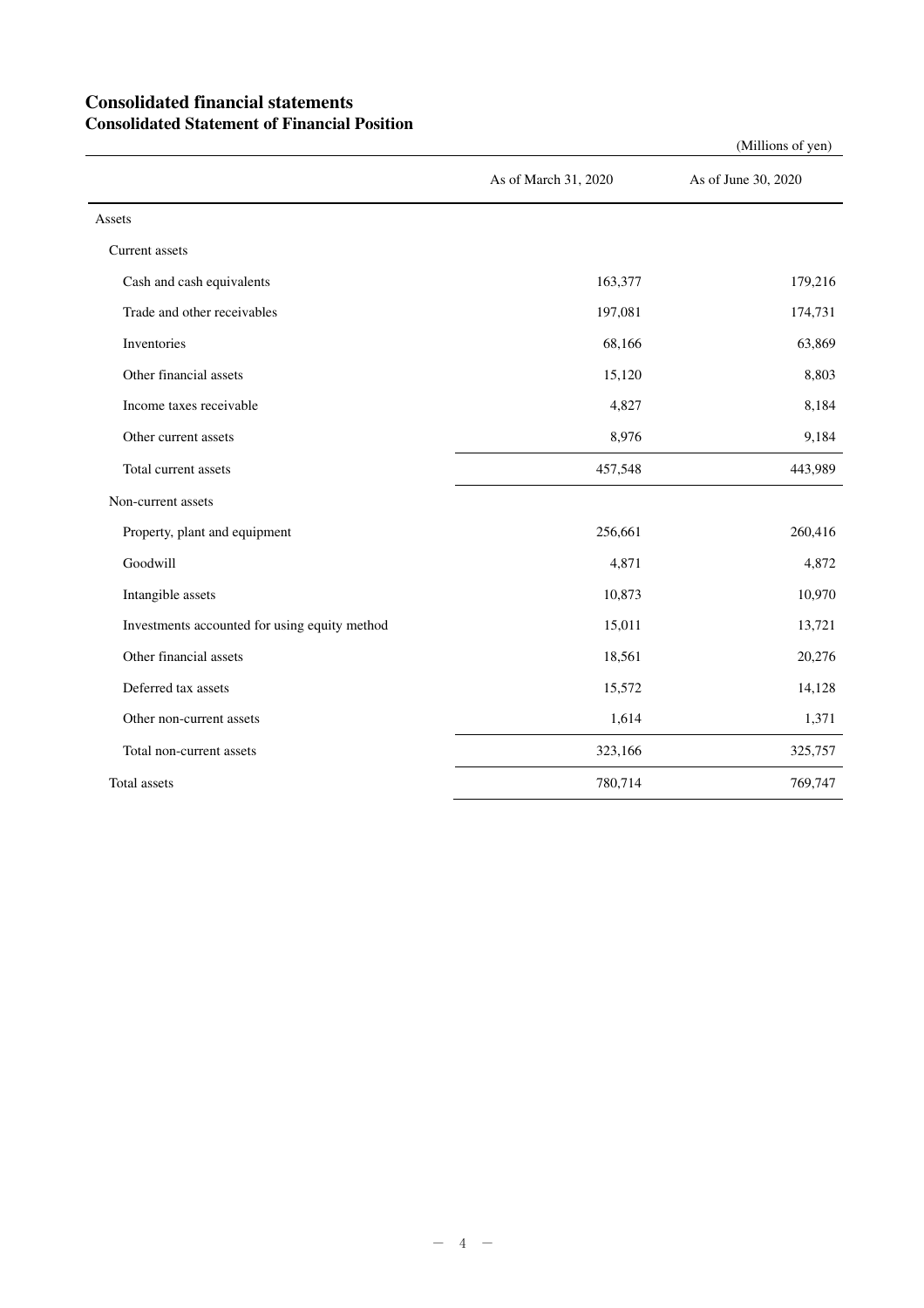|                                                   |                      | (Millions of yen)   |
|---------------------------------------------------|----------------------|---------------------|
|                                                   | As of March 31, 2020 | As of June 30, 2020 |
| Liabilities and equity                            |                      |                     |
| Liabilities                                       |                      |                     |
| <b>Current liabilities</b>                        |                      |                     |
| Trade and other payables                          | 179,103              | 140,239             |
| Bonds and borrowings                              | 50,231               | 45,717              |
| Other financial liabilities                       | 3,410                | 6,943               |
| Income taxes payable                              | 6,302                | 6,011               |
| Provisions                                        | 3,921                | 4,033               |
| Other current liabilities                         | 70,358               | 80,134              |
| Total current liabilities                         | 313,327              | 283,080             |
| Non-current liabilities                           |                      |                     |
| Bonds and borrowings                              | 74,301               | 114,991             |
| Other financial liabilities                       | 7,758                | 7,538               |
| Retirement benefit liability                      | 58,982               | 59,465              |
| Provisions                                        | 255                  | 255                 |
| Deferred tax liabilities                          | 2,776                | 3,075               |
| Other non-current liabilities                     | 1,611                | 1,886               |
| Total non-current liabilities                     | 145,685              | 187,213             |
| <b>Total liabilities</b>                          | 459,013              | 470,294             |
| Equity                                            |                      |                     |
| Share capital                                     | 8,400                | 8,400               |
| Capital surplus                                   | 3,044                | 3,044               |
| Retained earnings                                 | 289,880              | 266,846             |
| Treasury shares                                   | (1,674)              | (1,674)             |
| Other components of equity                        | (8,599)              | (5,730)             |
| Total equity attributable to owners of the parent | 291,051              | 270,885             |
| Non-controlling interests                         | 30,649               | 28,566              |
| Total equity                                      | 321,701              | 299,452             |
| Total liabilities and equity                      | 780,714              | 769,747             |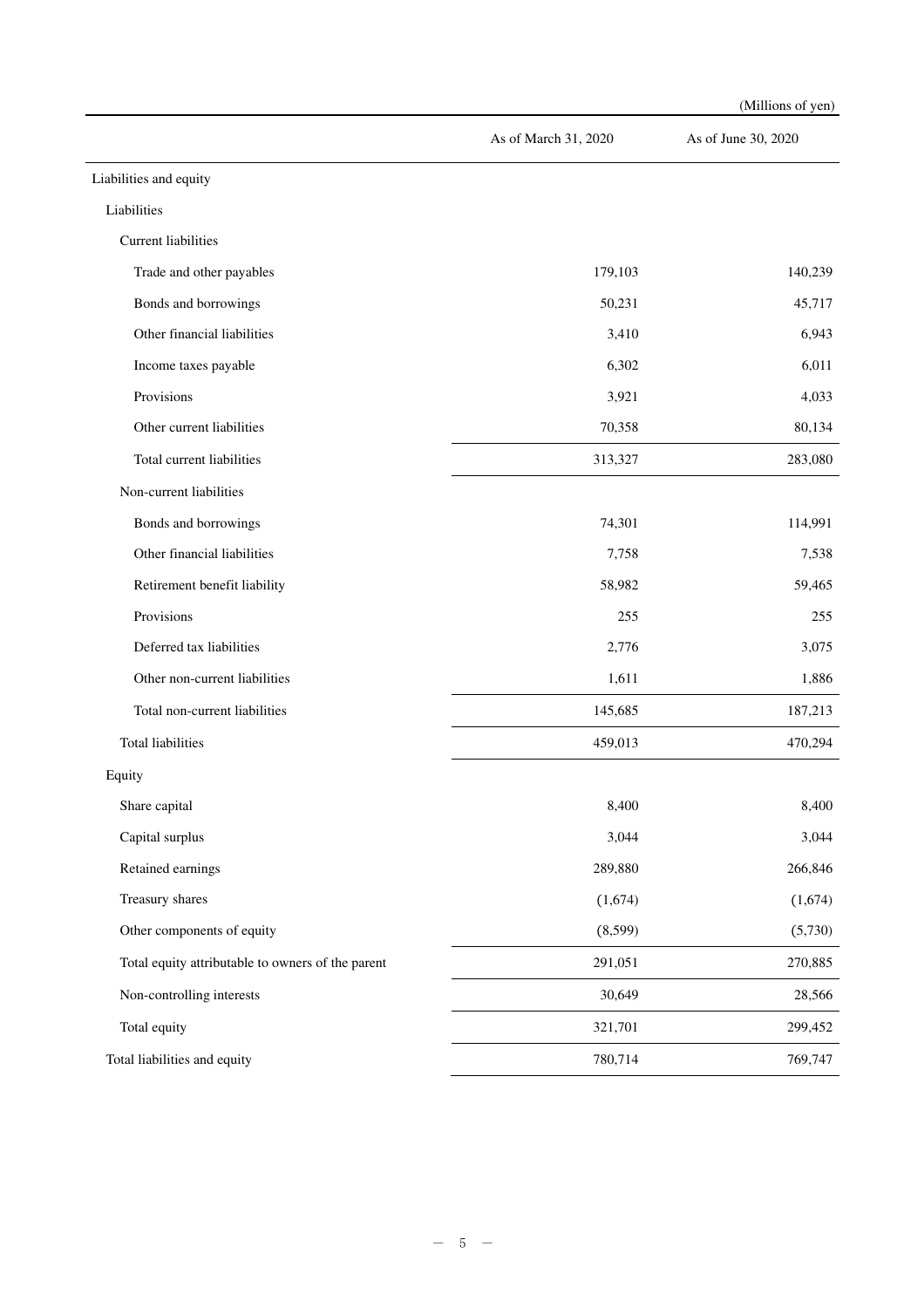## **Consolidated statement of income and consolidated statement of comprehensive income Consolidated Statement of Profit or Loss**

|                                                                            |                                     | (Millions of yen)                   |
|----------------------------------------------------------------------------|-------------------------------------|-------------------------------------|
|                                                                            | Three months ended<br>June 30, 2019 | Three months ended<br>June 30, 2020 |
| Revenue                                                                    | 351,808                             | 212,077                             |
| Cost of sales                                                              | 315,940                             | 206,558                             |
| Gross profit                                                               | 35,868                              | 5,519                               |
| Selling, general and administrative expenses                               | 21,053                              | 18,802                              |
| Other income                                                               | 1,211                               | 795                                 |
| Other expenses                                                             | 1,288                               | 1,581                               |
| Operating profit (loss)                                                    | 14,738                              | (14,070)                            |
| Finance income                                                             | 573                                 | 350                                 |
| Finance expenses                                                           | 761                                 | 1,081                               |
| Share of profit (loss) of investments accounted for using<br>equity method | 33                                  | (326)                               |
| Profit (loss) before income taxes                                          | 14,584                              | (15, 127)                           |
| Income tax expense                                                         | 5,743                               | 2,463                               |
| Profit (loss) for the period                                               | 8,840                               | (17,591)                            |
| Profit (loss) attributable to                                              |                                     |                                     |
| Owners of the parent                                                       | 6,905                               | (18, 247)                           |
| Non-controlling interests                                                  | 1,935                               | 656                                 |
| Profit (loss) attributable to owners of the parent per share               |                                     |                                     |
| Basic earnings per share (Yen)                                             | 37.19                               | (97.68)                             |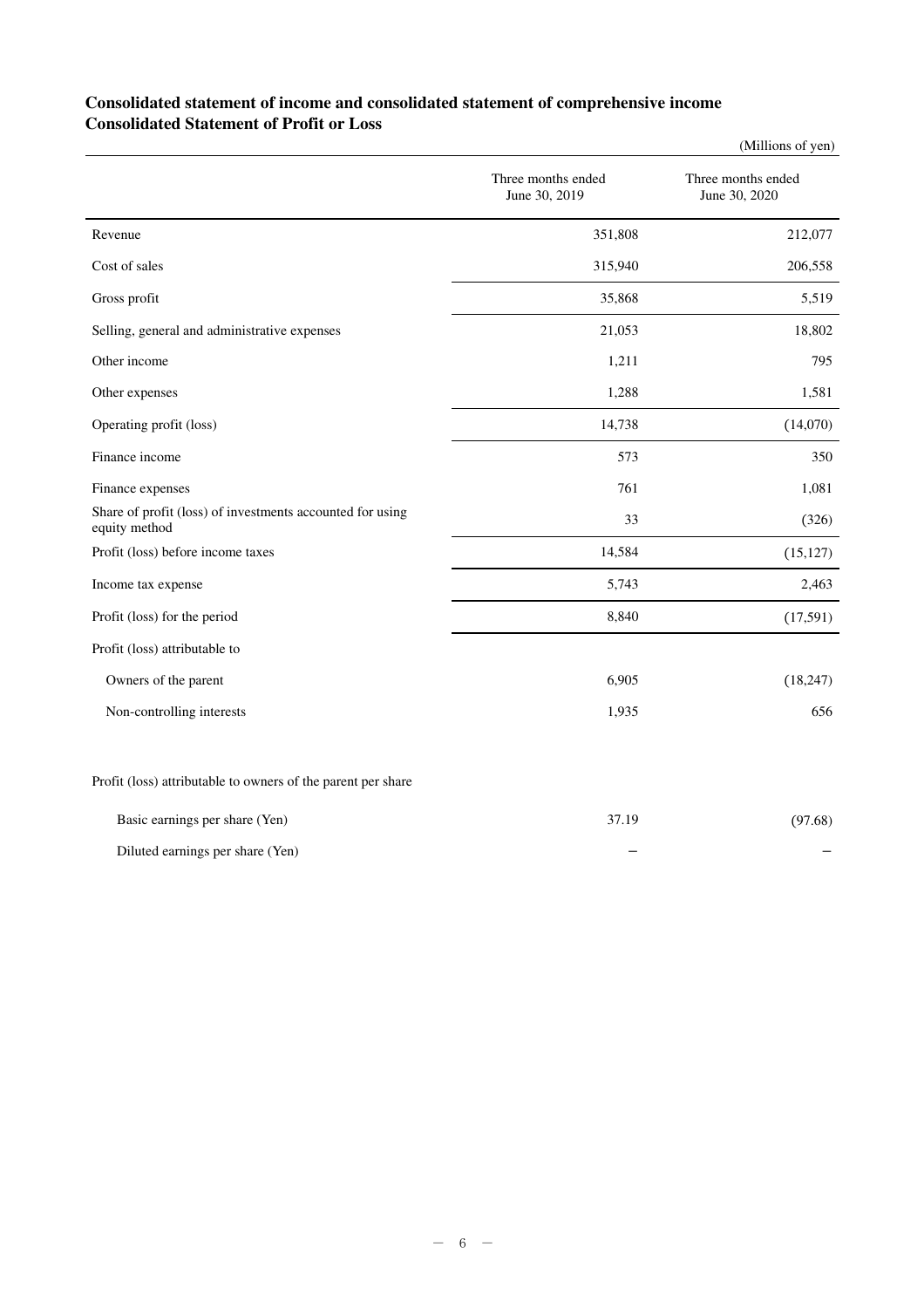### **Consolidated Statement of Comprehensive Income**

(Millions of yen)

|                                                                                                             | Three months ended<br>June 30, 2019 | Three months ended<br>June 30, 2020 |
|-------------------------------------------------------------------------------------------------------------|-------------------------------------|-------------------------------------|
| Profit (loss) for the period                                                                                | 8,840                               | (17,591)                            |
|                                                                                                             |                                     |                                     |
| Other comprehensive income                                                                                  |                                     |                                     |
| Items that will not be reclassified to profit or loss                                                       |                                     |                                     |
| Remeasurements of defined benefit plans                                                                     | (28)                                | 86                                  |
| Net change in fair value of equity instruments measured<br>at fair value through other comprehensive income | (736)                               | 1.183                               |
| Share of other comprehensive income of investments<br>accounted for using equity method                     | 110                                 | 1                                   |
| Items that may be reclassified to profit or loss                                                            |                                     |                                     |
| Exchange differences on translation of foreign operations                                                   | (5,981)                             | 2,234                               |
| Net change in fair value of debt instruments measured at<br>fair value through other comprehensive income   | (0)                                 | $\theta$                            |
| Share of other comprehensive income of investments<br>accounted for using equity method                     | (56)                                | 31                                  |
| Total other comprehensive income                                                                            | (6,694)                             | 3,538                               |
| Comprehensive income                                                                                        | 2,146                               | (14,052)                            |
|                                                                                                             |                                     |                                     |
| Comprehensive income attributable to                                                                        |                                     |                                     |
| Owners of the parent                                                                                        | 1,205                               | (15,308)                            |

Non-controlling interests 1,255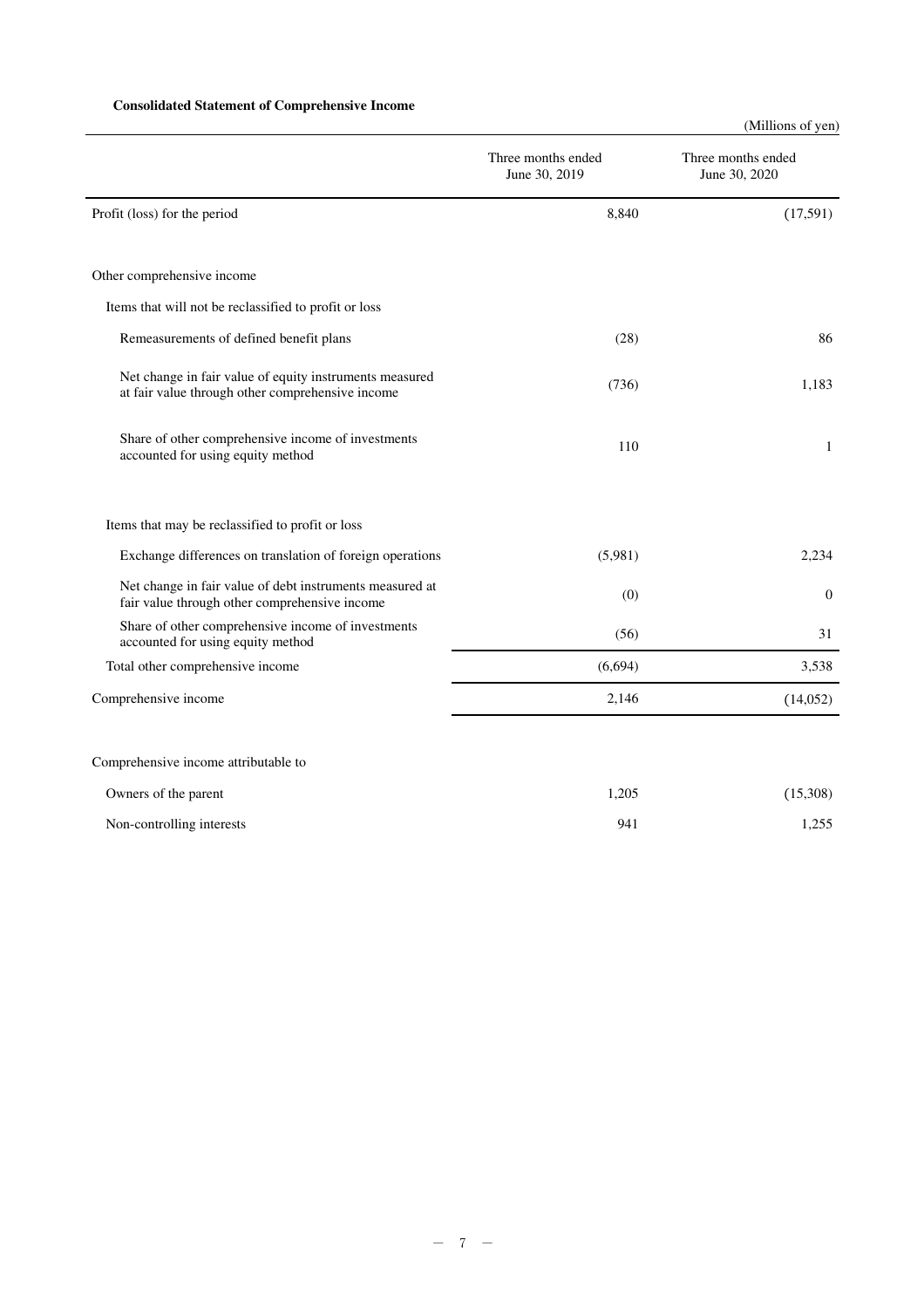### **Consolidated Statement of Changes in Equity**

Three months ended June 30, 2019

|                                                  |               |                                         |                      |         | (Millions of yen)                                             |  |  |  |  |
|--------------------------------------------------|---------------|-----------------------------------------|----------------------|---------|---------------------------------------------------------------|--|--|--|--|
|                                                  |               | Equity attributable to owners of parent |                      |         |                                                               |  |  |  |  |
|                                                  |               |                                         |                      |         | Other components<br>of equity                                 |  |  |  |  |
|                                                  | Share capital | Capital surplus                         | Retained<br>earnings |         | Treasury shares Remeasurements<br>of defined benefit<br>plans |  |  |  |  |
| Balance at April 1, 2019                         | 8,400         | 7,570                                   | 275,160              | (3,875) |                                                               |  |  |  |  |
| Profit (loss) for the period                     |               |                                         | 6,905                |         |                                                               |  |  |  |  |
| Other comprehensive income                       |               |                                         |                      |         | (35)                                                          |  |  |  |  |
| Comprehensive income                             |               |                                         | 6,905                |         | (35)                                                          |  |  |  |  |
| Purchase of treasury shares                      |               |                                         |                      |         |                                                               |  |  |  |  |
| Dividends                                        |               |                                         | (5,199)              |         |                                                               |  |  |  |  |
| Changes in ownership interest<br>in subsidiaries |               |                                         |                      |         |                                                               |  |  |  |  |
| Transfer to retained earnings                    |               |                                         | (35)                 |         | 35                                                            |  |  |  |  |
| Other                                            |               |                                         |                      |         |                                                               |  |  |  |  |
| Total transactions with owners                   |               |                                         | (5,235)              |         | 35                                                            |  |  |  |  |
| Balance at June 30, 2019                         | 8,400         | 7,570                                   | 276,830              | (3,875) |                                                               |  |  |  |  |

|                                                  |                                                                                                                            | Equity attributable to owners of parent                                                                                        |                                                                       |         |                              |          |  |
|--------------------------------------------------|----------------------------------------------------------------------------------------------------------------------------|--------------------------------------------------------------------------------------------------------------------------------|-----------------------------------------------------------------------|---------|------------------------------|----------|--|
|                                                  |                                                                                                                            | Other components of equity                                                                                                     |                                                                       |         |                              |          |  |
|                                                  | Net change in<br>fair value of<br>equity<br>instruments<br>value through<br>other<br>comprehensive comprehensive<br>income | Net change in<br>fair value of<br>debt<br>instruments<br>measured at fair measured at fair<br>value through<br>other<br>income | Exchange<br>differences on<br>translation of<br>foreign<br>operations | Total   | Non-controlling<br>interests | Total    |  |
| Balance at April 1, 2019                         | 6,036                                                                                                                      | (98)                                                                                                                           | (994)                                                                 | 292,199 | 37,130                       | 329,329  |  |
| Profit (loss) for the period                     |                                                                                                                            |                                                                                                                                |                                                                       | 6,905   | 1,935                        | 8,840    |  |
| Other comprehensive income                       | (626)                                                                                                                      | (0)                                                                                                                            | (5,037)                                                               | (5,700) | (993)                        | (6,694)  |  |
| Comprehensive income                             | (626)                                                                                                                      | (0)                                                                                                                            | (5,037)                                                               | 1,205   | 941                          | 2,146    |  |
| Purchase of treasury shares                      |                                                                                                                            |                                                                                                                                |                                                                       |         |                              |          |  |
| Dividends                                        |                                                                                                                            |                                                                                                                                |                                                                       | (5,199) | (2,632)                      | (7, 832) |  |
| Changes in ownership interest<br>in subsidiaries |                                                                                                                            |                                                                                                                                |                                                                       |         |                              |          |  |
| Transfer to retained earnings                    |                                                                                                                            |                                                                                                                                |                                                                       |         |                              |          |  |
| Other                                            |                                                                                                                            |                                                                                                                                |                                                                       |         |                              |          |  |
| Total transactions with owners                   |                                                                                                                            |                                                                                                                                |                                                                       | (5,199) | (2,632)                      | (7, 832) |  |
| Balance at June 30, 2019                         | 5,410                                                                                                                      | (98)                                                                                                                           | (6,032)                                                               | 288,204 | 35,439                       | 323,644  |  |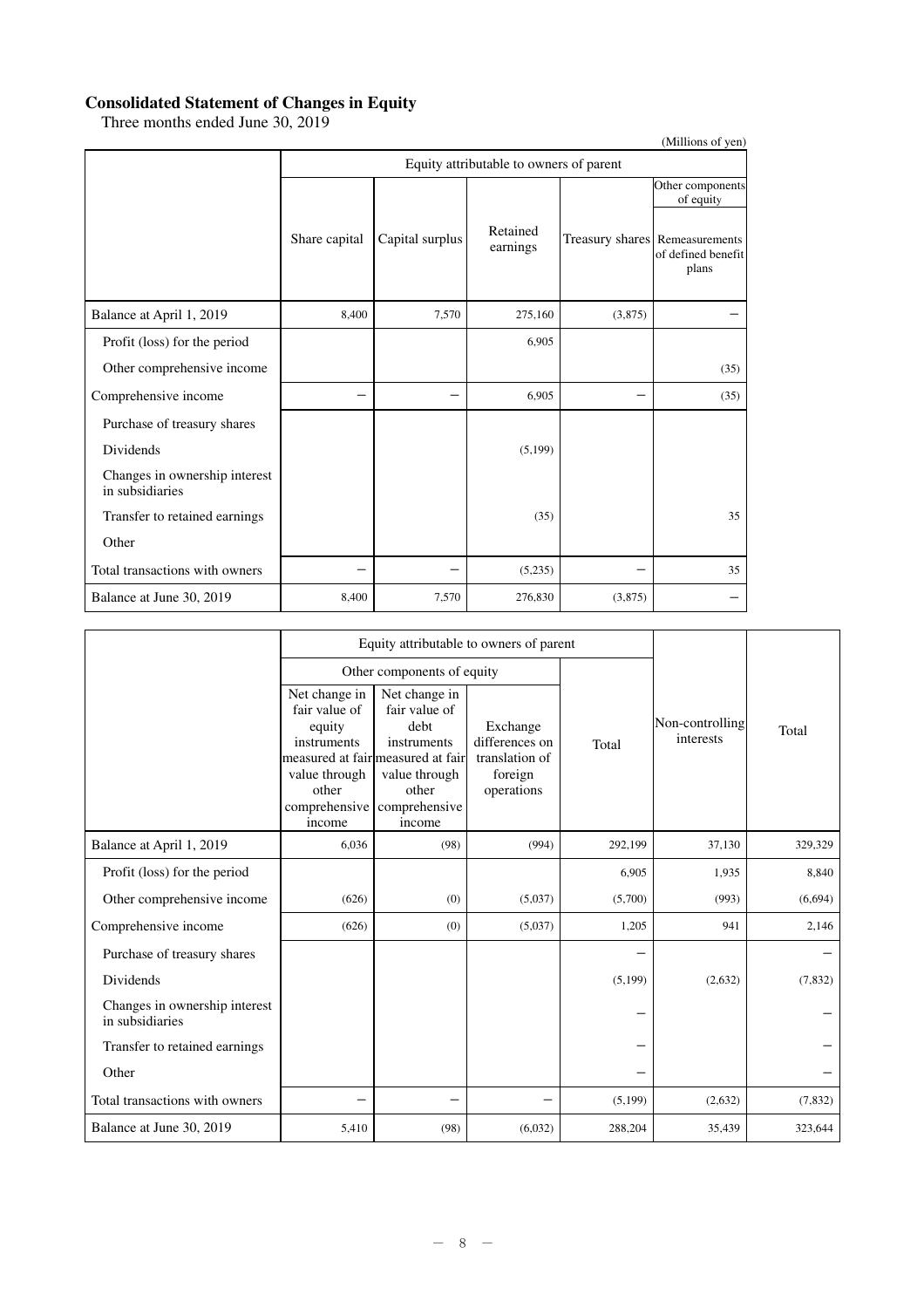### Three months ended June 30, 2020

|                                                  |               |                                         |                               |                                | (Millions of yen)           |  |  |  |  |
|--------------------------------------------------|---------------|-----------------------------------------|-------------------------------|--------------------------------|-----------------------------|--|--|--|--|
|                                                  |               | Equity attributable to owners of parent |                               |                                |                             |  |  |  |  |
|                                                  |               |                                         | Other components<br>of equity |                                |                             |  |  |  |  |
|                                                  | Share capital | Capital surplus                         | Retained<br>earnings          | Treasury shares Remeasurements | of defined benefit<br>plans |  |  |  |  |
| Balance at April 1, 2020                         | 8,400         | 3,044                                   | 289,880                       | (1,674)                        |                             |  |  |  |  |
| Profit (loss) for the period                     |               |                                         | (18, 247)                     |                                |                             |  |  |  |  |
| Other comprehensive income                       |               |                                         |                               |                                | 70                          |  |  |  |  |
| Comprehensive income                             |               |                                         | (18, 247)                     | -                              | 70                          |  |  |  |  |
| Purchase of treasury shares                      |               |                                         |                               | (0)                            |                             |  |  |  |  |
| Dividends                                        |               |                                         | (4, 857)                      |                                |                             |  |  |  |  |
| Changes in ownership interest<br>in subsidiaries |               |                                         |                               |                                |                             |  |  |  |  |
| Transfer to retained earnings                    |               |                                         | 70                            |                                | (70)                        |  |  |  |  |
| Other                                            |               |                                         |                               |                                |                             |  |  |  |  |
| Total transactions with owners                   |               |                                         | (4,786)                       | (0)                            | (70)                        |  |  |  |  |
| Balance at June 30, 2020                         | 8,400         | 3,044                                   | 266,846                       | (1,674)                        |                             |  |  |  |  |

|                                                  |                                                                                                              | Equity attributable to owners of parent                                                                                                         |                                                                       |           |                              |           |
|--------------------------------------------------|--------------------------------------------------------------------------------------------------------------|-------------------------------------------------------------------------------------------------------------------------------------------------|-----------------------------------------------------------------------|-----------|------------------------------|-----------|
|                                                  |                                                                                                              | Other components of equity                                                                                                                      |                                                                       |           |                              |           |
|                                                  | Net change in<br>fair value of<br>equity<br>instruments<br>value through<br>other<br>comprehensive<br>income | Net change in<br>fair value of<br>debt<br>instruments<br>measured at fair measured at fair<br>value through<br>other<br>comprehensive<br>income | Exchange<br>differences on<br>translation of<br>foreign<br>operations | Total     | Non-controlling<br>interests | Total     |
| Balance at April 1, 2020                         | 4,167                                                                                                        | (98)                                                                                                                                            | (12,668)                                                              | 291,051   | 30,649                       | 321,701   |
| Profit (loss) for the period                     |                                                                                                              |                                                                                                                                                 |                                                                       | (18, 247) | 656                          | (17,591)  |
| Other comprehensive income                       | 1,185                                                                                                        | $\mathbf{0}$                                                                                                                                    | 1,683                                                                 | 2,939     | 598                          | 3,538     |
| Comprehensive income                             | 1,185                                                                                                        | $\mathbf{0}$                                                                                                                                    | 1,683                                                                 | (15,308)  | 1,255                        | (14, 052) |
| Purchase of treasury shares                      |                                                                                                              |                                                                                                                                                 |                                                                       | (0)       |                              | (0)       |
| <b>Dividends</b>                                 |                                                                                                              |                                                                                                                                                 |                                                                       | (4,857)   | (3,338)                      | (8,195)   |
| Changes in ownership interest<br>in subsidiaries |                                                                                                              |                                                                                                                                                 |                                                                       |           |                              |           |
| Transfer to retained earnings                    |                                                                                                              |                                                                                                                                                 |                                                                       |           |                              |           |
| Other                                            |                                                                                                              |                                                                                                                                                 |                                                                       |           |                              |           |
| Total transactions with owners                   |                                                                                                              |                                                                                                                                                 |                                                                       | (4,857)   | (3,338)                      | (8,195)   |
| Balance at June 30, 2020                         | 5,352                                                                                                        | (98)                                                                                                                                            | (10,984)                                                              | 270,885   | 28,566                       | 299,452   |